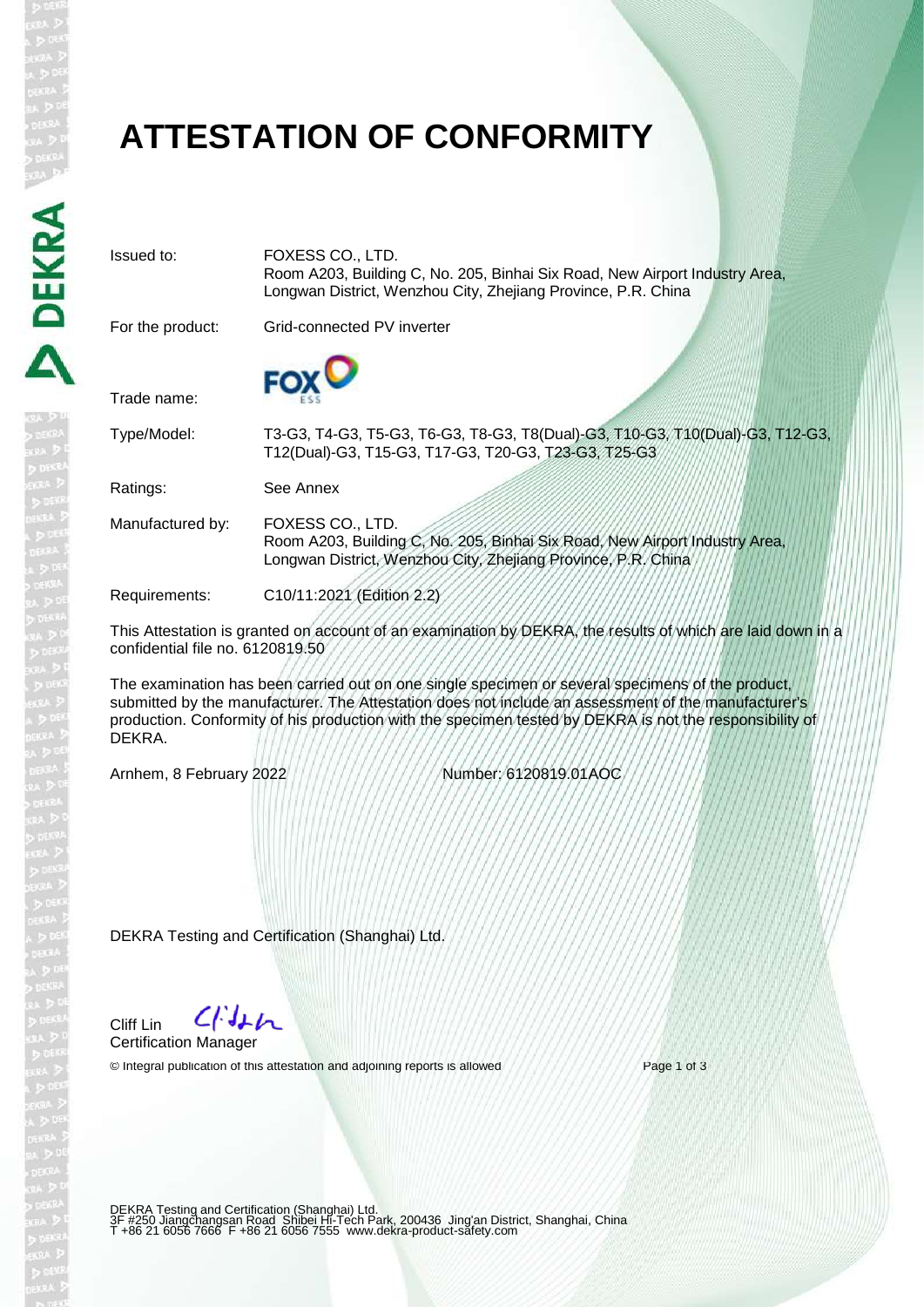

# **Ratings of the test product:**

### T3-G3:

PV input: Max. 1100 Vdc, MPPT voltage range: 140-1000 Vdc, max 14 A /14 A, Isc PV: 18.2 A/18.2 A Output: 3/N/PE, 230/400 Vac, 50/60 Hz, rated apparent power 3000VA, max apparent power 3300 VA, rated 4.3 A, max 4.8 A

## T4-G3:

PV input: Max. 1100 Vdc, MPPT voltage range: 140-1000 Vdc, max 14 A /14 A, Isc PV: 18.2 A/18.2 A Output: 3/N/PE, 230/400 Vac, 50/60 Hz, rated apparent power 4000VA, max apparent power 4400 VA, rated 5.8 A, max 6.4 A

# T5-G3:

PV input: Max. 1100 Vdc, MPPT voltage range: 140-1000 Vdc, max 14 A /14 A, Isc PV: 18.2 A/18.2 A Output: 3/N/PE, 230/400 Vac, 50/60 Hz, rated apparent power 5000VA, max apparent power 5500 VA, rated 7.2 A, max 8.0 A

#### T6-G3:

PV input: Max. 1100 Vdc, MPPT voltage range: 140-1000 Vdc, max 14 A /14 A, Isc PV: 18.2 A/18.2 A Output: 3/N/PE, 230/400 Vac, 50/60 Hz, rated apparent power 6000VA, max apparent power 6600 VA, rated 8.7 A, max 9.6 A

# T8-G3:

PV input: Max. 1100 Vdc, MPPT voltage range: 140-1000 Vdc, max 14 A /14 A, Isc PV: 18.2 A/18.2 A Output: 3/N/PE, 230/400 Vac, 50/60 Hz, rated apparent power 8000VA, max apparent power 8800 VA, rated 11.6 A, max 12.8 A

#### T8(Dual)-G3:

PV input: Max. 1100 Vdc, MPPT voltage range: 140-1000 Vdc, max 28 A /28 A, Isc PV: 36.4 A/36.4 A Output: 3/N/PE, 230/400 Vac, 50/60 Hz, rated apparent power 8000VA, max apparent power 8800 VA, rated 11.6 A, max 12.8 A

#### T10-G3:

PV input: Max. 1100 Vdc, MPPT voltage range: 140-1000 Vdc, max 14 A /14 A, Isc PV: 18.2 A/18.2 A Output: 3/N/PE, 230/400 Vac, 50/60 Hz, rated apparent power 10000VA, max apparent power 11000 VA, rated 14.5 A, max 15.9A

#### T10(Dual)-G3:

PV input: Max. 1100 Vdc, MPPT voltage range: 140-1000 Vdc, max 28 A /28 A, Isc PV: 36.4 A/36.4 A Output: 3/N/PE, 230/400 Vac, 50/60 Hz, rated apparent power 10000VA, max apparent power 11000 VA, rated 14.5 A, max 15.9A

#### T12-G3:

PV input: Max. 1100 Vdc, MPPT voltage range: 140-1000 Vdc, max 14 A /14 A, Isc PV: 18.2 A/18.2 A Output: 3/N/PE, 230/400 Vac, 50/60 Hz, rated apparent power 12000VA, max apparent power 13200 VA, rated 17.4 A, max 19.1A

#### T12(Dual)-G3:

PV input: Max. 1100 Vdc, MPPT voltage range: 140-1000 Vdc, max 28 A /28 A, Isc PV: 36.4 A/36.4 A Output: 3/N/PE, 230/400 Vac, 50/60 Hz, rated apparent power 12000VA, max apparent power 13200 VA, rated 17.4 A, max 19.1A

#### T15-G3:

PV input: Max. 1100 Vdc, MPPT voltage range: 140-1000 Vdc, max28 A /28 A, Isc PV: 36.4 A/36.4 A Output: 3/N/PE, 230/400 Vac, 50/60 Hz, rated apparent power 15000VA, max apparent power 16500 VA, rated 21.7 A, max 23.9A

#### T17-G3:

PV input: Max. 1100 Vdc, MPPT voltage range: 140-1000 Vdc, max 28 A /28 A, Isc PV: 36.4 A/36.4 A Output: 3/N/PE, 230/400 Vac, 50/60 Hz, rated apparent power 17000VA, max apparent power 18700 VA, rated 24.6 A, max 27.1A

#### T20-G3:

PV input: Max. 1100 Vdc, MPPT voltage range: 140-1000 Vdc, max 28 A /28 A, Isc PV: 36.4 A/36.4 A Output: 3/N/PE, 230/400 Vac, 50/60 Hz, rated apparent power 20000VA, max apparent power 22000 VA, rated 29.0 A, max 31.9A

#### T23-G3:

PV input: Max. 1100 Vdc, MPPT voltage range: 140-1000 Vdc, max 28 A /28 A, Isc PV: 36.4 A/36.4 A Output: 3/N/PE, 230/400 Vac, 50/60 Hz, rated apparent power 23000VA, max apparent power 25300 VA, rated 33.3 A, max 36.7A